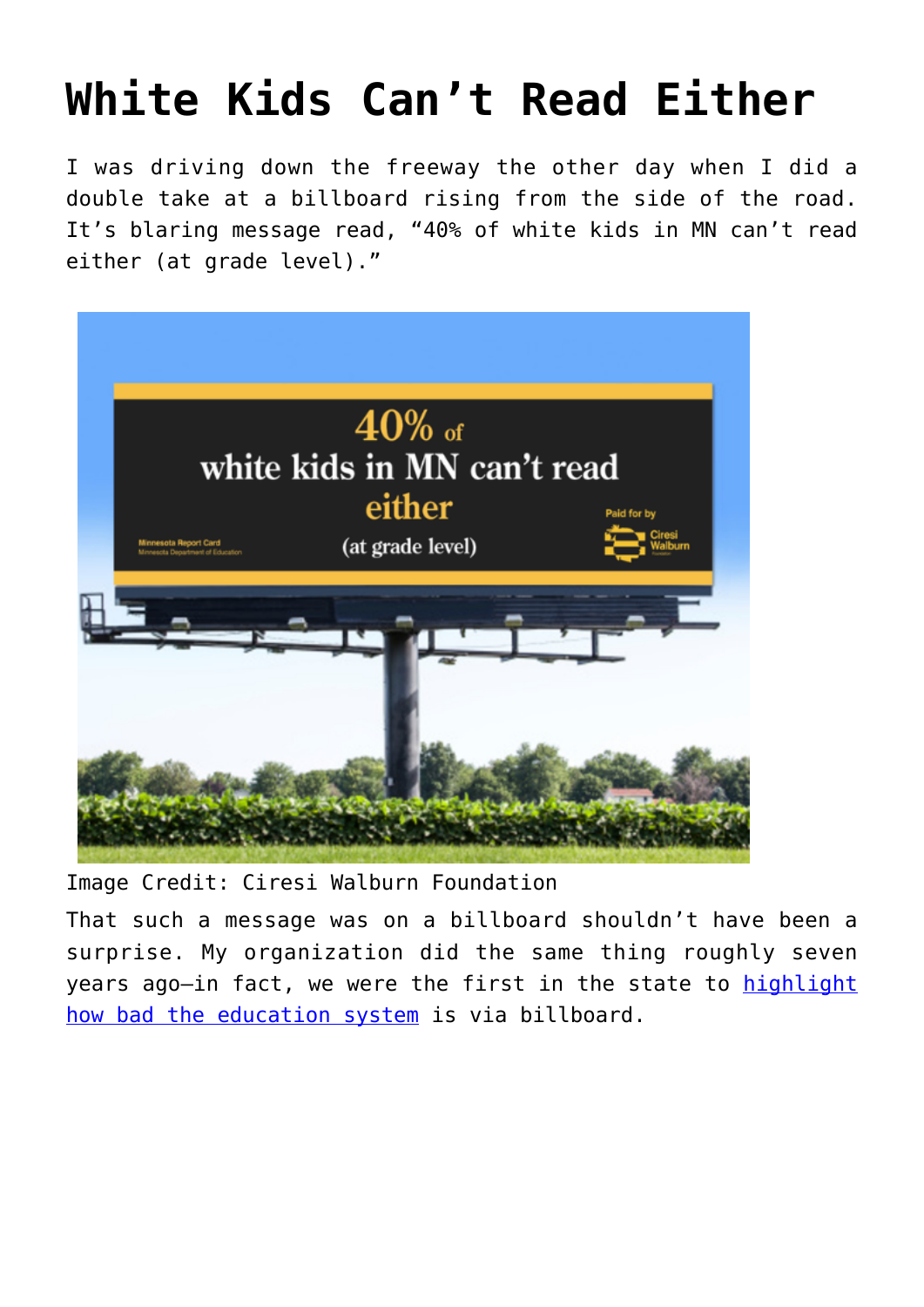

*Intellectual Takeout's* Autumn 2014 Better Ed Billboard.

More surprising to me was that the Ciresi Walburn Foundation had prepared and paid for such a billboard. I would have thought that such a message criticizing the public schools would be off limits for the foundation, given that its namesake and head is a Minnesota lawyer who once ran for U.S. Senate as a candidate from the Democratic Party—a party which expresses vast support for public education. I even wondered if the billboard was really an attempt to highlight the racial achievement gap—but an attempt that had backfired royally, unintentionally drawing attention to the fact that the public schools are a sinking ship.

But I was wrong. The Ciresi Walburn Foundation [appears](https://www.ciresiwalburnfoundation.org/announcements/2022/4/10/messaging-campaign-highlights-minnesota-schools-poor-literacy-outcomes-for-white-students-too) [genuinely horrified](https://www.ciresiwalburnfoundation.org/announcements/2022/4/10/messaging-campaign-highlights-minnesota-schools-poor-literacy-outcomes-for-white-students-too) that students of all races are not reading well and is trying to drive schools toward using a phonicsbased program to teach reading in hopes of remedying the problem. And with that revelation I realized just how much the landscape has changed. Now even allegedly traditional supporters of public schools are recognizing just how horrible its offerings are. Let's look at the numbers.

The statistics used for the billboard were drawn from the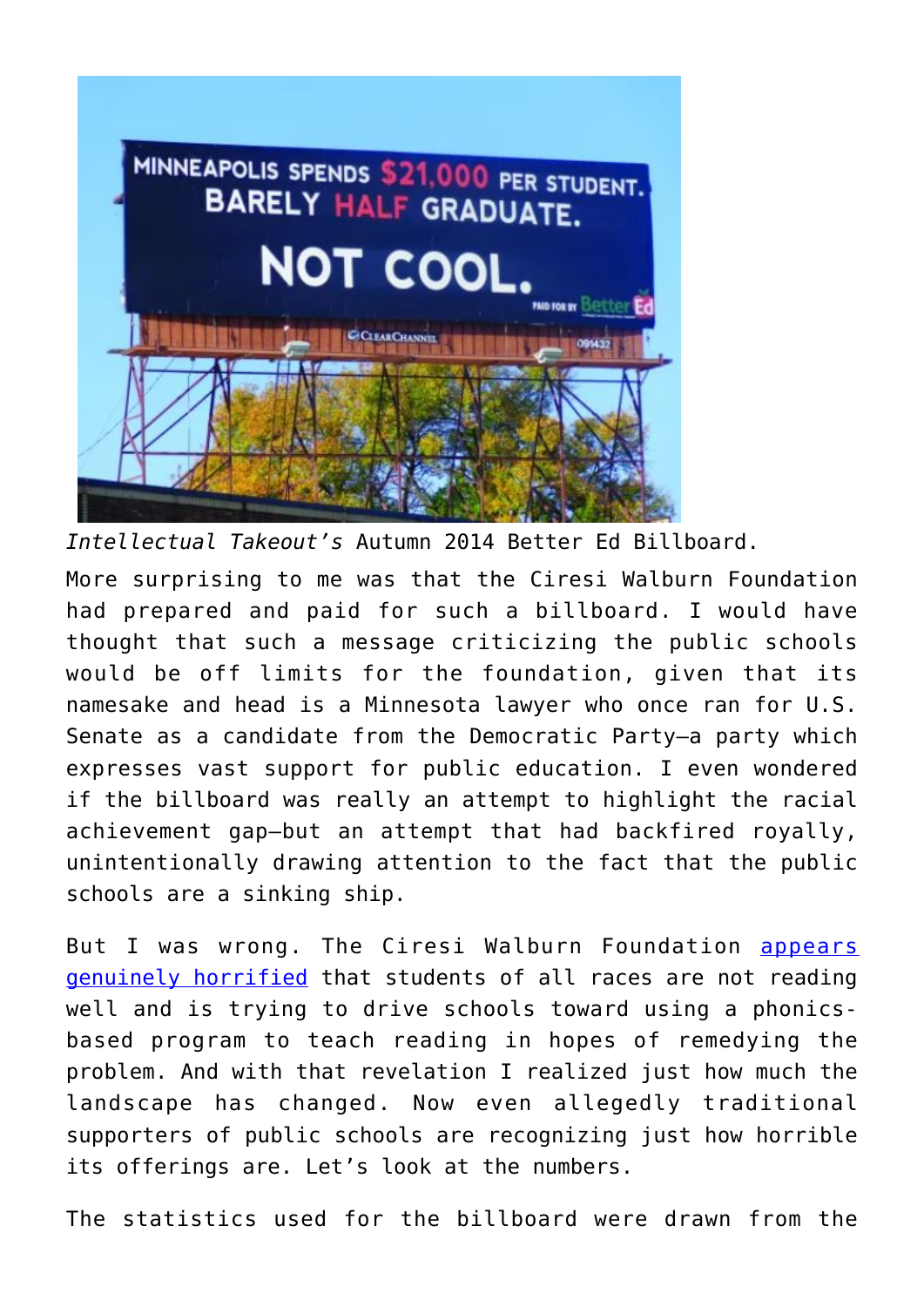tests Minnesota students take. By these standards, [45 percent](https://rc.education.mn.gov/#assessmentsParticipation/orgId--999999000000__groupType--state__test--allAccount__subject--R__accountabilityFlg--FOC_NONE__year--trend__grade--08__categories--white__p--e3) [of white eighth graders](https://rc.education.mn.gov/#assessmentsParticipation/orgId--999999000000__groupType--state__test--allAccount__subject--R__accountabilityFlg--FOC_NONE__year--trend__grade--08__categories--white__p--e3) and [70 percent of black eighth graders](https://rc.education.mn.gov/#assessmentsParticipation/orgId--999999000000__groupType--state__test--allAccount__subject--R__accountabilityFlg--FOC_NONE__year--trend__grade--08__categories--black__p--e3) are not proficient in reading.

But things get worse when Minnesota students take the national assessment tests. By national standards [60 percent of](https://rc.education.mn.gov/#NAEP/orgId--999999000000__groupType--state__subject--R__year--2019__grade--08__categories--white__p--1) [Minnesota's white eighth graders](https://rc.education.mn.gov/#NAEP/orgId--999999000000__groupType--state__subject--R__year--2019__grade--08__categories--white__p--1) and [90 percent of its black](https://rc.education.mn.gov/#NAEP/orgId--999999000000__groupType--state__subject--R__year--2019__grade--08__categories--black__p--1) [eighth graders](https://rc.education.mn.gov/#NAEP/orgId--999999000000__groupType--state__subject--R__year--2019__grade--08__categories--black__p--1) can't read proficiently. And those numbers pretty much mirror the national average, making for a stunning display of inept education occurring in public schools across the nation.



Image Credit: Minnesota Department of Education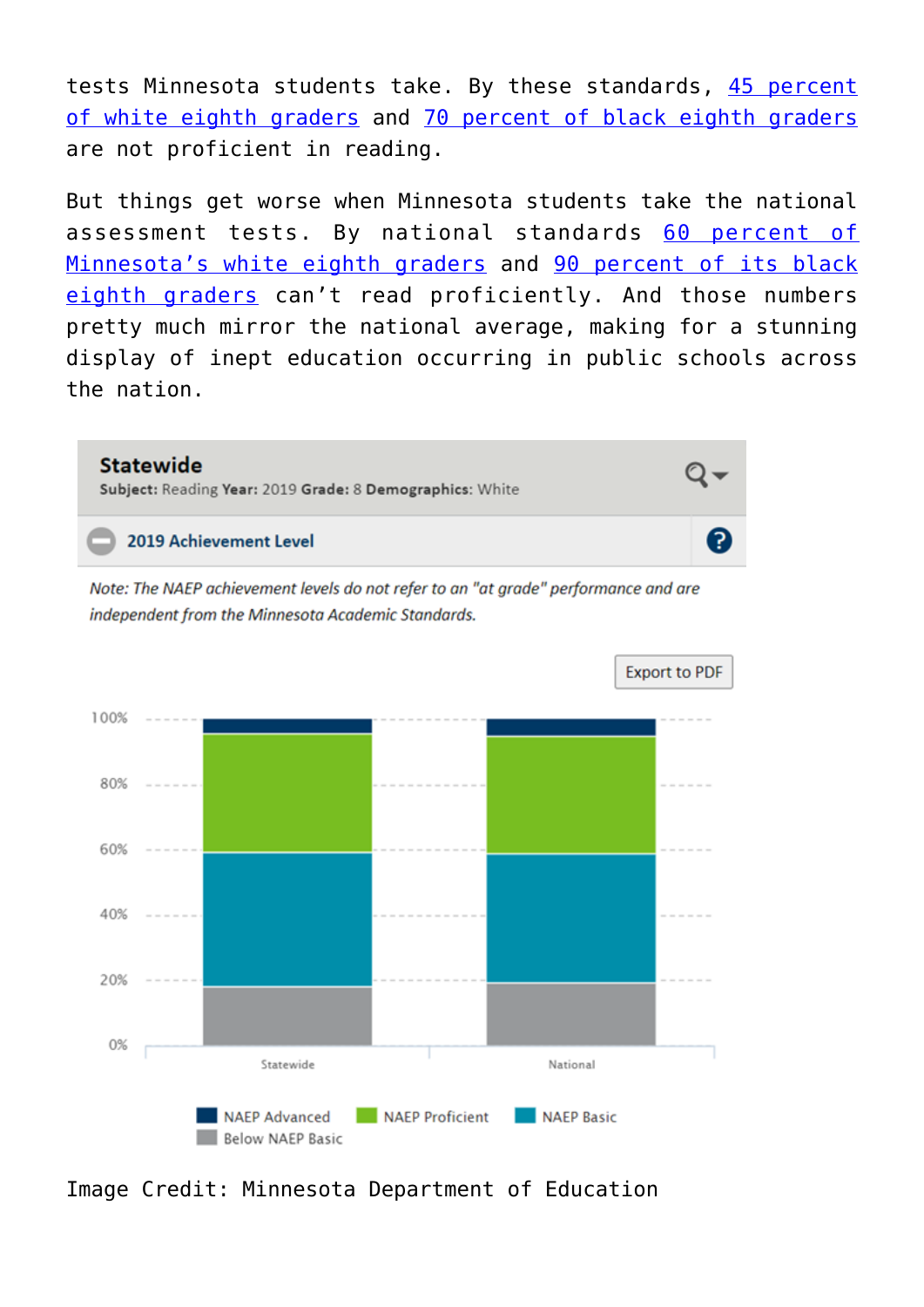Given these abysmal numbers, it's no wonder many in our nation are so easily swayed by information they hear on the news, from politicians, or from scientists, doctors, and activists. If our population can't read well or at all, then they have no choice but to trust the "experts," who can then lie away to their hearts' content, because those who can actually read or understand challenging material are a minority whose voice will be drowned by popular, misled, and ignorant opinion.

John Adams warned us of this situation [when he wrote in 1761](https://books.google.com/books?id=iZgsAAAAYAAJ&pg=PA131&lpg=PA131&dq=The+very+Ground+of+our+Liberties,+is+the+freedom+of+Elections.+Every+Man+has+in+Politicks+as+well+as+Religion,+a+Right+to+think+and+speak+and+Act+for+himself.+No+man+either+King+or+Subject,+Clergyman+or+Layman+has+any+Right+to+dictate+to+me+the+Person+I+shall+choose+for+my+Legislator+and+Ruler.+I+must+judge+for+myself,+but+how+can+I+judge,+how+can+any+Man+judge,+unless+his+Mind+has+been+opened+and+enlarged+by+Reading.+A+Man+who+can+read,+will+find+in+his+Bible,+in+the+common+sermon+Books+that+common+People+have+by+them+and+even+in+the+Almanack+and+News+Papers,+Rules+and+observations,+that+will+enlarge+his+Range+of+Thought,+and+enable+him+the+better+to+judge+who+has+and+who+has+not+that+Integrity+of+Heart,+and+that+Compass+of+Knowledge+and+Understanding,+which+form+the+Statesman&source=bl&ots=D78o2SK9VV&sig=ACfU3U2wWyqwEt6YM12wGnN4EHL-UzAq_Q&hl=en&sa=X&ved=2ahUKEwjPjrHynsb3AhUNHc0KHfYZBykQ6AF6BAgQEAM#v=onepage&q=The%20very%20Ground%20of%20our%20Liberties%2C%20is%20the%20freedom%20of%20Elections.%20Every%20Man%20has%20in%20Politicks%20as%20well%20as%20Religion%2C%20a%20Right%20to%20think%20and%20speak%20and%20Act%20for%20himself.%20No%20man%20either%20King%20or%20Subject%2C%20Clergyman%20or%20Layman%20has%20any%20Right%20to%20dictate%20to%20me%20the%20Person%20I%20shall%20choose%20for%20my%20Legislator%20and%20Ruler.%20I%20must%20judge%20for%20myself%2C%20but%20how%20can%20I%20judge%2C%20how%20can%20any%20Man%20judge%2C%20unless%20his%20Mind%20has%20been%20opened%20and%20enlarged%20by%20Reading.%20A%20Man%20who%20can%20read%2C%20will%20find%20in%20his%20Bible%2C%20in%20the%20common%20sermon%20Books%20that%20common%20People%20have%20by%20them%20and%20even%20in%20the%20Almanack%20and%20News%20Papers%2C%20Rules%20and%20observations%2C%20that%20will%20enlarge%20his%20Range%20of%20Thought%2C%20and%20enable%20him%20the%20better%20to%20judge%20who%20has%20and%20who%20has%20not%20that%20Integrity%20of%20Heart%2C%20and%20that%20Compass%20of%20Knowledge%20and%20Understanding%2C%20which%20form) [that](https://books.google.com/books?id=iZgsAAAAYAAJ&pg=PA131&lpg=PA131&dq=The+very+Ground+of+our+Liberties,+is+the+freedom+of+Elections.+Every+Man+has+in+Politicks+as+well+as+Religion,+a+Right+to+think+and+speak+and+Act+for+himself.+No+man+either+King+or+Subject,+Clergyman+or+Layman+has+any+Right+to+dictate+to+me+the+Person+I+shall+choose+for+my+Legislator+and+Ruler.+I+must+judge+for+myself,+but+how+can+I+judge,+how+can+any+Man+judge,+unless+his+Mind+has+been+opened+and+enlarged+by+Reading.+A+Man+who+can+read,+will+find+in+his+Bible,+in+the+common+sermon+Books+that+common+People+have+by+them+and+even+in+the+Almanack+and+News+Papers,+Rules+and+observations,+that+will+enlarge+his+Range+of+Thought,+and+enable+him+the+better+to+judge+who+has+and+who+has+not+that+Integrity+of+Heart,+and+that+Compass+of+Knowledge+and+Understanding,+which+form+the+Statesman&source=bl&ots=D78o2SK9VV&sig=ACfU3U2wWyqwEt6YM12wGnN4EHL-UzAq_Q&hl=en&sa=X&ved=2ahUKEwjPjrHynsb3AhUNHc0KHfYZBykQ6AF6BAgQEAM#v=onepage&q=The%20very%20Ground%20of%20our%20Liberties%2C%20is%20the%20freedom%20of%20Elections.%20Every%20Man%20has%20in%20Politicks%20as%20well%20as%20Religion%2C%20a%20Right%20to%20think%20and%20speak%20and%20Act%20for%20himself.%20No%20man%20either%20King%20or%20Subject%2C%20Clergyman%20or%20Layman%20has%20any%20Right%20to%20dictate%20to%20me%20the%20Person%20I%20shall%20choose%20for%20my%20Legislator%20and%20Ruler.%20I%20must%20judge%20for%20myself%2C%20but%20how%20can%20I%20judge%2C%20how%20can%20any%20Man%20judge%2C%20unless%20his%20Mind%20has%20been%20opened%20and%20enlarged%20by%20Reading.%20A%20Man%20who%20can%20read%2C%20will%20find%20in%20his%20Bible%2C%20in%20the%20common%20sermon%20Books%20that%20common%20People%20have%20by%20them%20and%20even%20in%20the%20Almanack%20and%20News%20Papers%2C%20Rules%20and%20observations%2C%20that%20will%20enlarge%20his%20Range%20of%20Thought%2C%20and%20enable%20him%20the%20better%20to%20judge%20who%20has%20and%20who%20has%20not%20that%20Integrity%20of%20Heart%2C%20and%20that%20Compass%20of%20Knowledge%20and%20Understanding%2C%20which%20form) "the very ground of our liberties, is the freedom of elections." But these elections can only be free when the people have "knowledge and good sense" and can therefore "think and speak and act" for themselves. And to do so, they must be good readers:

*I must judge for myself, but how can I judge, how can any man judge, unless his mind has been opened and enlarged by reading. A man who can read, will find in his Bible, in the common sermon books that common people have by them and even in the almanack and news papers, rules and observations that will enlarge his range of thought, and enable him the better to judge who has and who has not that integrity of heart, and that compass of knowledge and understanding, which form the statesman.*

So how do we ensure that our population can read and think for themselves?

The first step is to make sure that we are personally wellread. It's easy to fall into the trap of skimming headlines and feeling that we read a lot. But how long has it been since you picked up a book? It doesn't have to be a hard one—it can even be a classic, kid-friendly work of fiction such as *[Little](https://books.google.com/books/about/Little_Women.html?id=YzbhAAAAMAAJ&printsec=frontcover&source=kp_read_button&hl=en&newbks=1&newbks_redir=0#v=onepage&q&f=false) [Women](https://books.google.com/books/about/Little_Women.html?id=YzbhAAAAMAAJ&printsec=frontcover&source=kp_read_button&hl=en&newbks=1&newbks_redir=0#v=onepage&q&f=false)* or *[The Adventures of Tom Sawyer](https://books.google.com/books/about/The_Adventures_of_Tom_Sawyer.html?id=32haAAAAMAAJ&printsec=frontcover&source=kp_read_button&hl=en&newbks=1&newbks_redir=0#v=onepage&q&f=false)* to ease yourself back into the habit. Set aside a half hour before bed and start to read, looking for statements or situations that are relevant